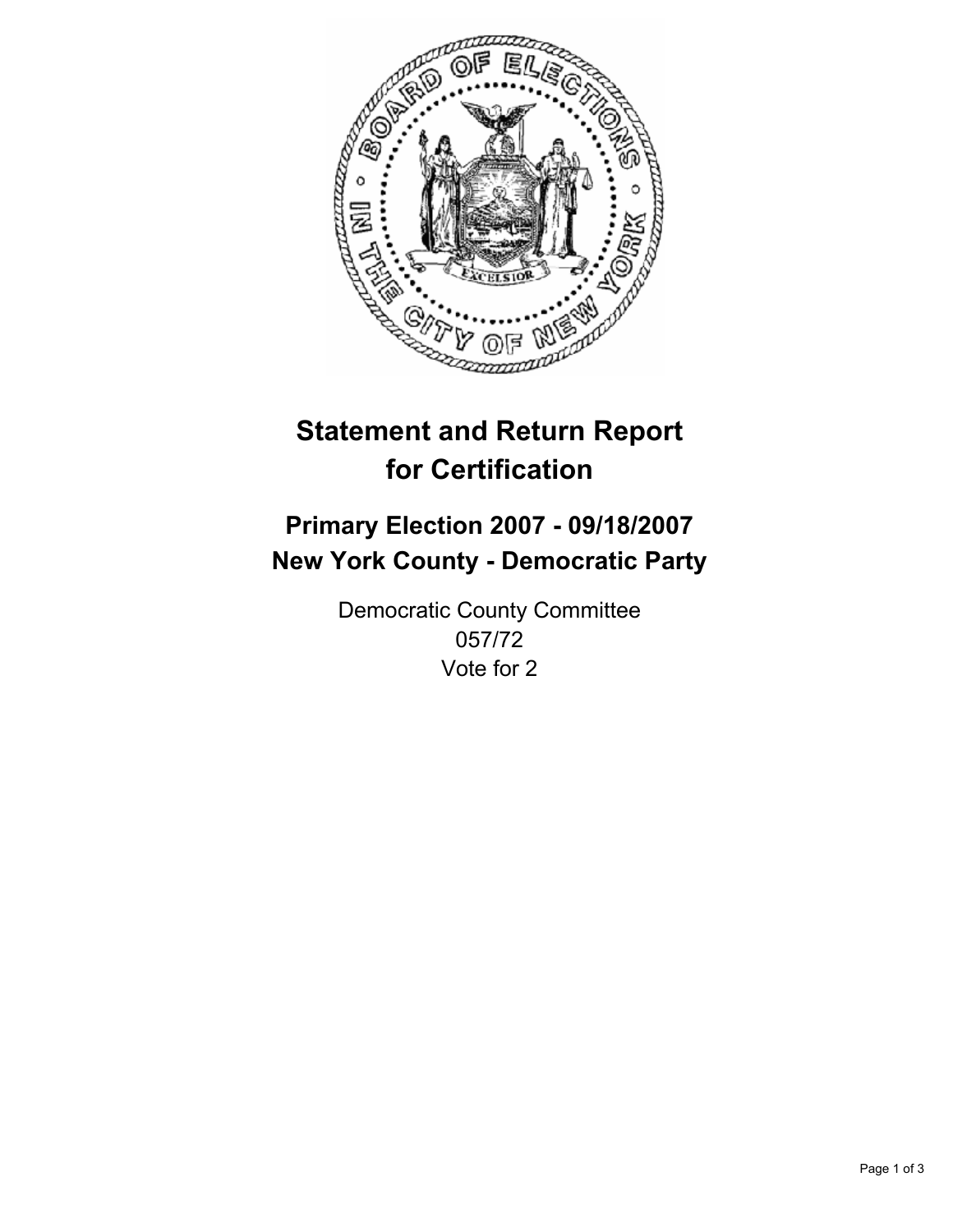

## **Assembly District 72**

| <b>EMERGENCY</b>    |    |
|---------------------|----|
| ABSENTEE/MILITARY   | U  |
| AFFIDAVIT           |    |
| RAFAEL ESCANO       | 14 |
| ANGELA RODRIGUEZ    | 24 |
| ADRIANO U ESPAILLAT | 22 |
| <b>Total Votes</b>  | 60 |